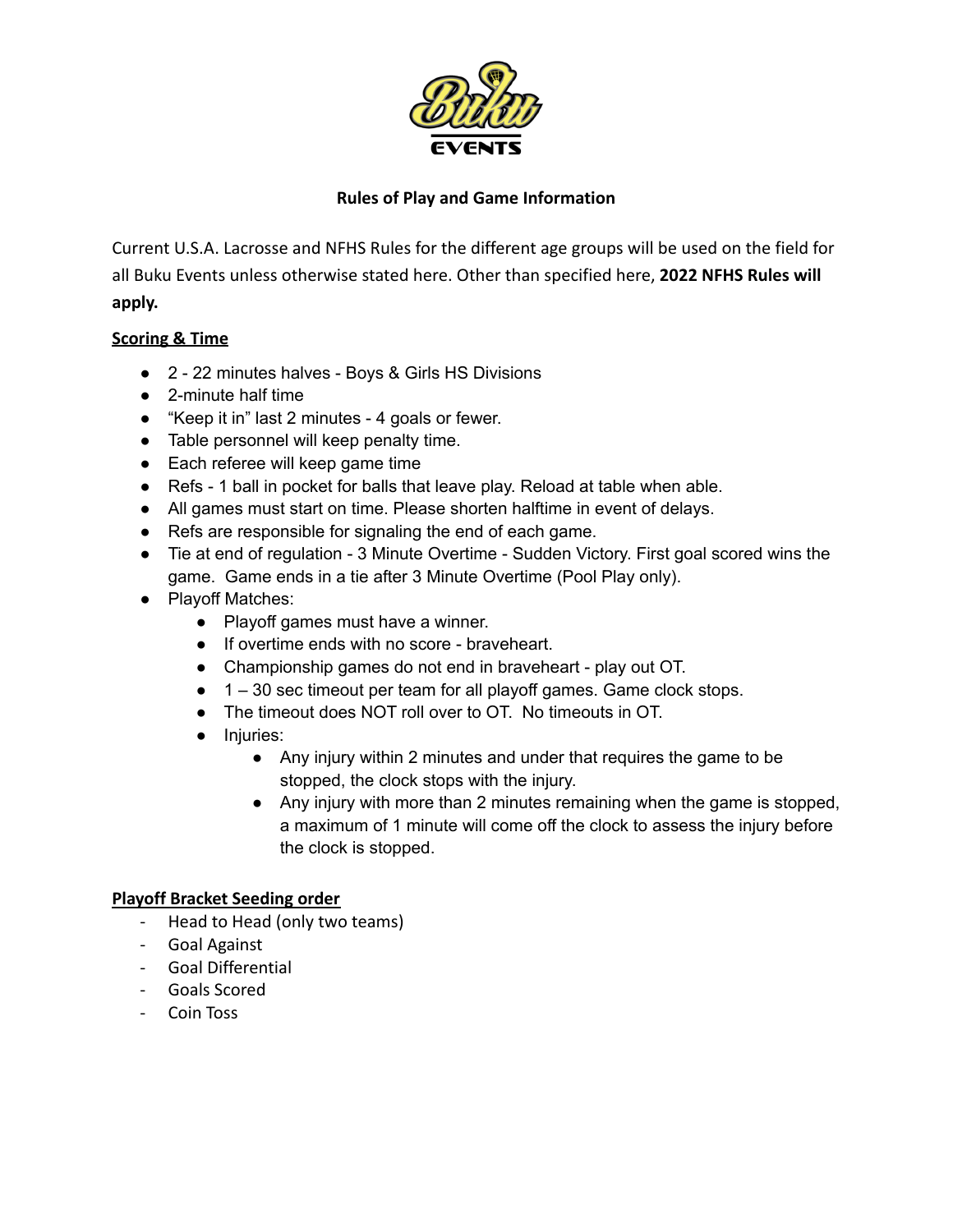

# **Boys Rule Specifications – 2022 NFHS Rules Apply**

- No stick checks unless refs think a stick is outrageously illegal
- Counts:
	- All Games: 20 seconds to clear half field. 10 seconds to enter the box. MUST USE BEEPER.
	- The leading team must keep it in the box with under 2 minutes left in the game if the lead is 1 or 2 goals.
	- If a team leads by 1 or 2 goals with less than 2 minutes remaining in a PLAYOFF GAME ONLY, the last 2 minutes will be stop clock.
	- If the score changes to a 1 or 2 goal lead at any point during the final 2-minutes of the game, the clock goes back to stop clock.
- Checking
	- Regular NFHS body checking 2022-2026 (one handed checks allowed)
	- Limited body checking in 2027-2029. A big hit that is clean does not always constitute unnecessary roughness (90 sec penalty). The younger the player, the more limited the checks should be.
	- One handed stick checks are not allowed in an youth divisions (2027-2029)
- No knee down or moto grip allowed.
- PENALTIES FOR ALL:
	- 45 second technical foul; 90 second personal foul; 3 minute penalties remain 3 minutes.
	- Penalty time starts on the restart of the whistle.
	- In home can serve a goalie penalty if no second goalie is available
	- Last 2 minutes of the game the winning team must keep it in the box when the game is within a 2 goal deficit.
	- Penalty time stops during injuries, end of quarters and while another penalty is being assessed.
- Boys U10 2 Attack, 2 Midfield, 2 Defense, 1 Goalie (2 poles allowed on the field)
	- 60x35 size field with 4x4 goals
	- Offsides 4 players in Offensive zone, 5 players including goalie in Defense.
	- Four 10-minute running time quarters, 2-minute breaks between & 5-minute halftime.
	- Play of the Game: Faceoffs, limited stick-checking, and limited body contact.
	- One attempted pass after a faceoff before a player can shoot the ball.
	- 45 second technical and 1 minute personal fouls

### **GIRLS – 2022 NFHS Rules Apply**

- Full checking at HS Divisions Divisions
- Free movement will apply to all ages the allowance for free movement by players on a whistle or stoppage of play.
- Cards:
	- 2 yellow cards for 1 player player out remainder of game but may play the next game.